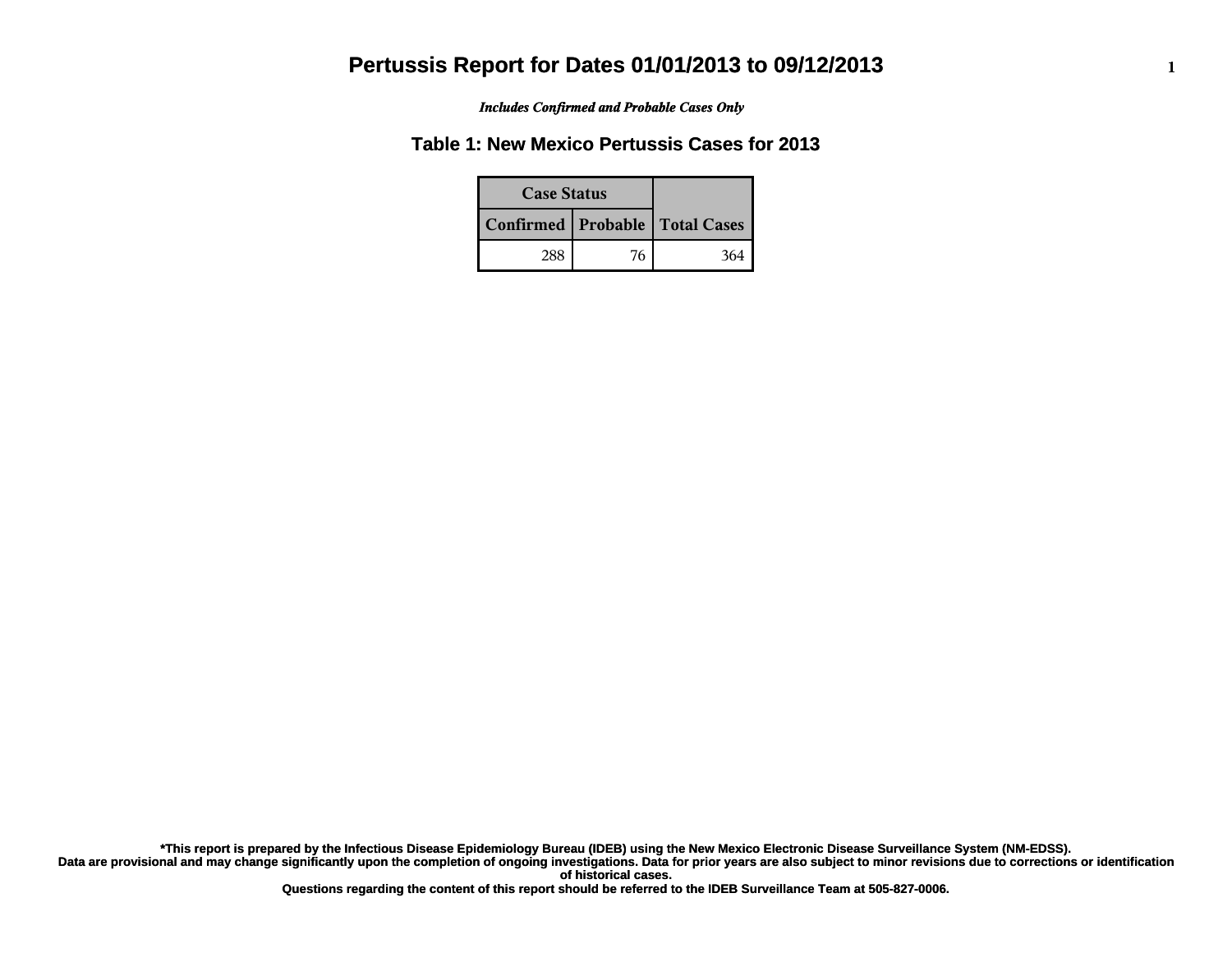*Includes Confirmed and Probable Cases Only*

### **Table 2: Pertussis Cases by County**

| <b>County Name</b>       | Case<br><b>Number</b> | Percent<br>of Total<br><b>Cases</b> | Incidence<br>per<br>100,000 |
|--------------------------|-----------------------|-------------------------------------|-----------------------------|
| <b>Bernalillo County</b> | 128                   | 35.2                                | 19.2                        |
| <b>Chaves County</b>     | 2                     | 0.5                                 | 3.0                         |
| Colfax County            | 7                     | 1.9                                 | 51.0                        |
| <b>Curry County</b>      | $\overline{2}$        | 0.5                                 | 4.1                         |
| Dona Ana County          | 5                     | 1.4                                 | 2.4                         |
| <b>Eddy County</b>       | 5                     | 1.4                                 | 9.3                         |
| <b>Grant County</b>      | 16                    | 4.4                                 | 54.3                        |
| Guadalupe County         | $\mathfrak{D}$        | 0.5                                 |                             |
| Lea County               | 15                    | 4.1                                 | 23.1                        |
| Los Alamos County        | 20                    | 5.5                                 | 111.5                       |
| <b>McKinley County</b>   | 8                     | 2.2                                 | 11.2                        |
| Quay County              | $\overline{2}$        | 0.5                                 | 22.2                        |
| Rio Arriba County        | 8                     | 2.2                                 | 19.9                        |
| Roosevelt County         | 1                     | 0.3                                 | 5.0                         |
| San Juan County          | 11                    | 3.0                                 | 8.4                         |
| San Miguel County        | 1                     | 0.3                                 | 3.4                         |
| Sandoval County          | 12                    | 3.3                                 | 9.1                         |
| Santa Fe County          | 71                    | 19.5                                | 49.1                        |
| Sierra County            | $\overline{2}$        | 0.5                                 | 16.7                        |
| Socorro County           | 3                     | 0.8                                 | 16.8                        |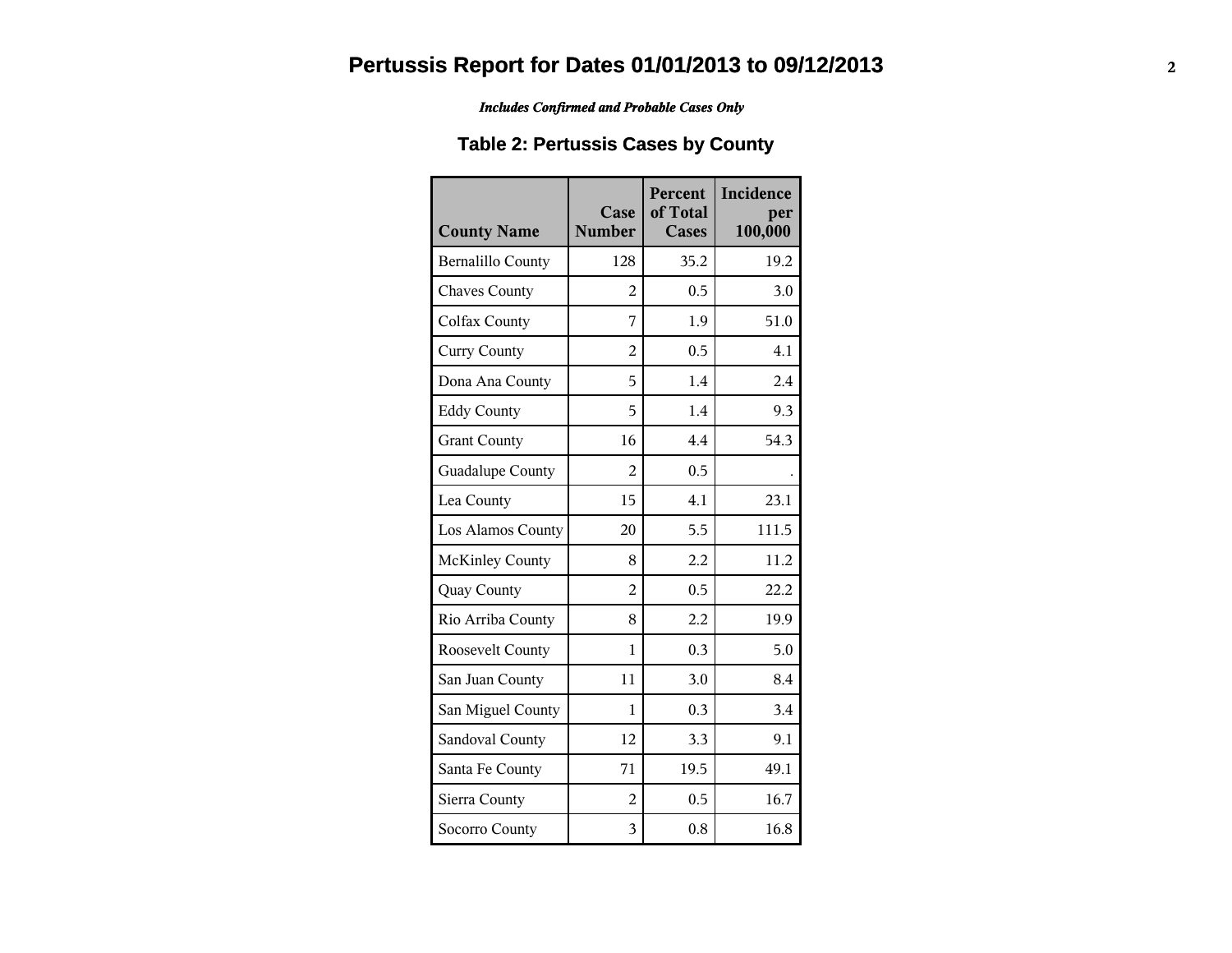*Includes Confirmed and Probable Cases Only*

### **Table 2: Pertussis Cases by County**

| <b>County Name</b>     | Case<br><b>Number</b>       | <b>Percent</b><br>of Total<br>Cases | <b>Incidence</b><br>per<br>100,000 |
|------------------------|-----------------------------|-------------------------------------|------------------------------------|
| Taos County            | 20                          | 5.5                                 | 60.6                               |
| <b>Torrance County</b> | 8                           | 2.2                                 | 48.9                               |
| <b>Union County</b>    |                             | 0.3                                 |                                    |
| Unknown                | $\mathcal{D}_{\mathcal{L}}$ | 0.5                                 |                                    |
| Valencia County        | 12                          | 3.3                                 | 15.6                               |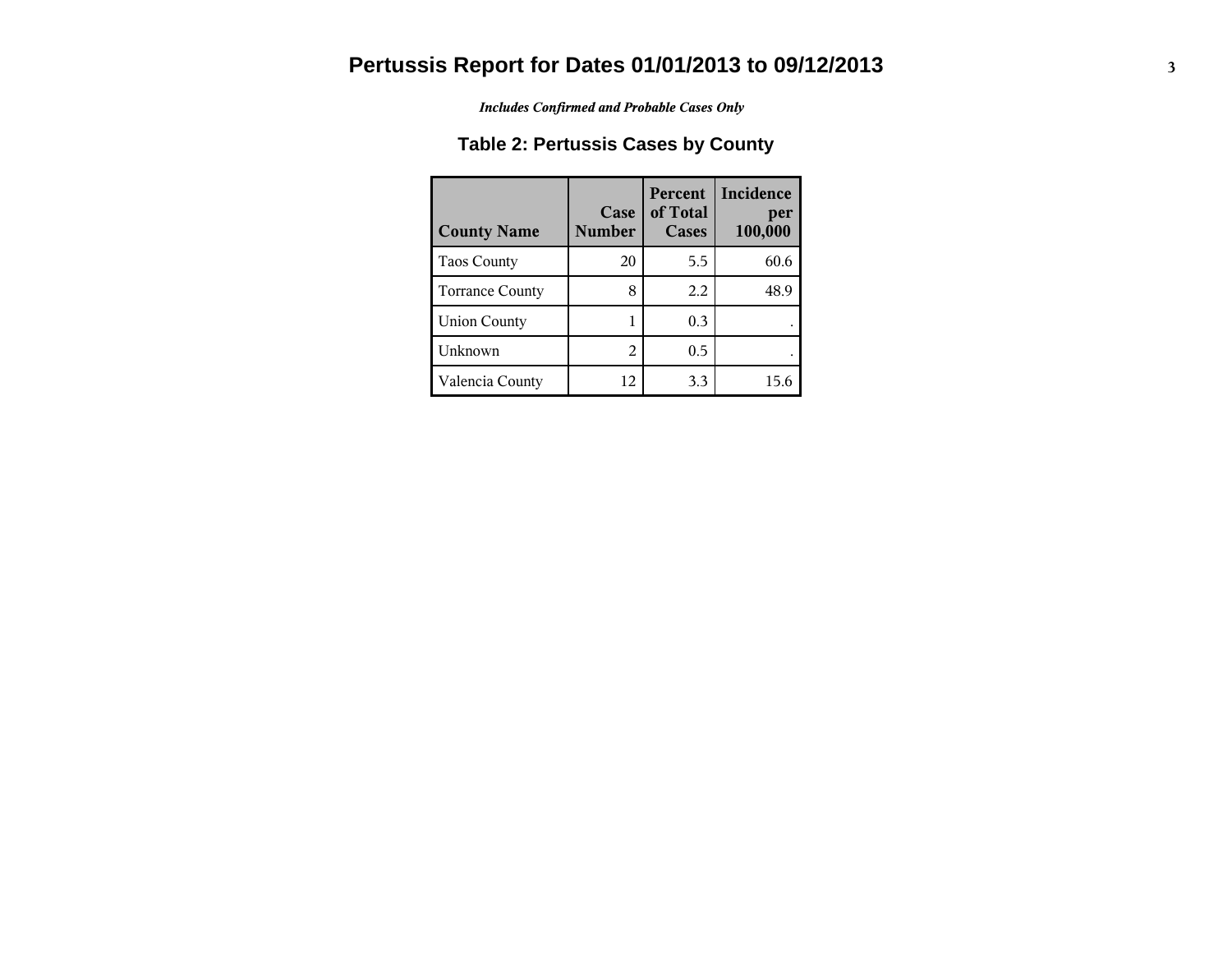*Includes Confirmed and Probable Cases Only*

#### **Table 3: Pertussis Cases by Age Group**

| <b>Age Group</b>  | Case<br><b>Number</b> | Percent |
|-------------------|-----------------------|---------|
| $<$ 1 Year        | 28                    | 7.7     |
| 1 to 5 Years      | 47                    | 12.9    |
| 6 to 10 Years     | 85                    | 23.4    |
| 11 to 18 Years    | 90                    | 24.7    |
| 19 to 65 Years    | 98                    | 26.9    |
| 65 Years or Older | 16                    | 4.4     |

**Data are provisional and may change significantly upon the completion of ongoing investigations. Data for prior years are also subject to minor revisions due to corrections or identification of historical cases. \*This report is prepared by the Infectious Disease Epidemiology Bureau (IDEB) using the New Mexico Electronic Disease Surveillance System (NM-EDSS).**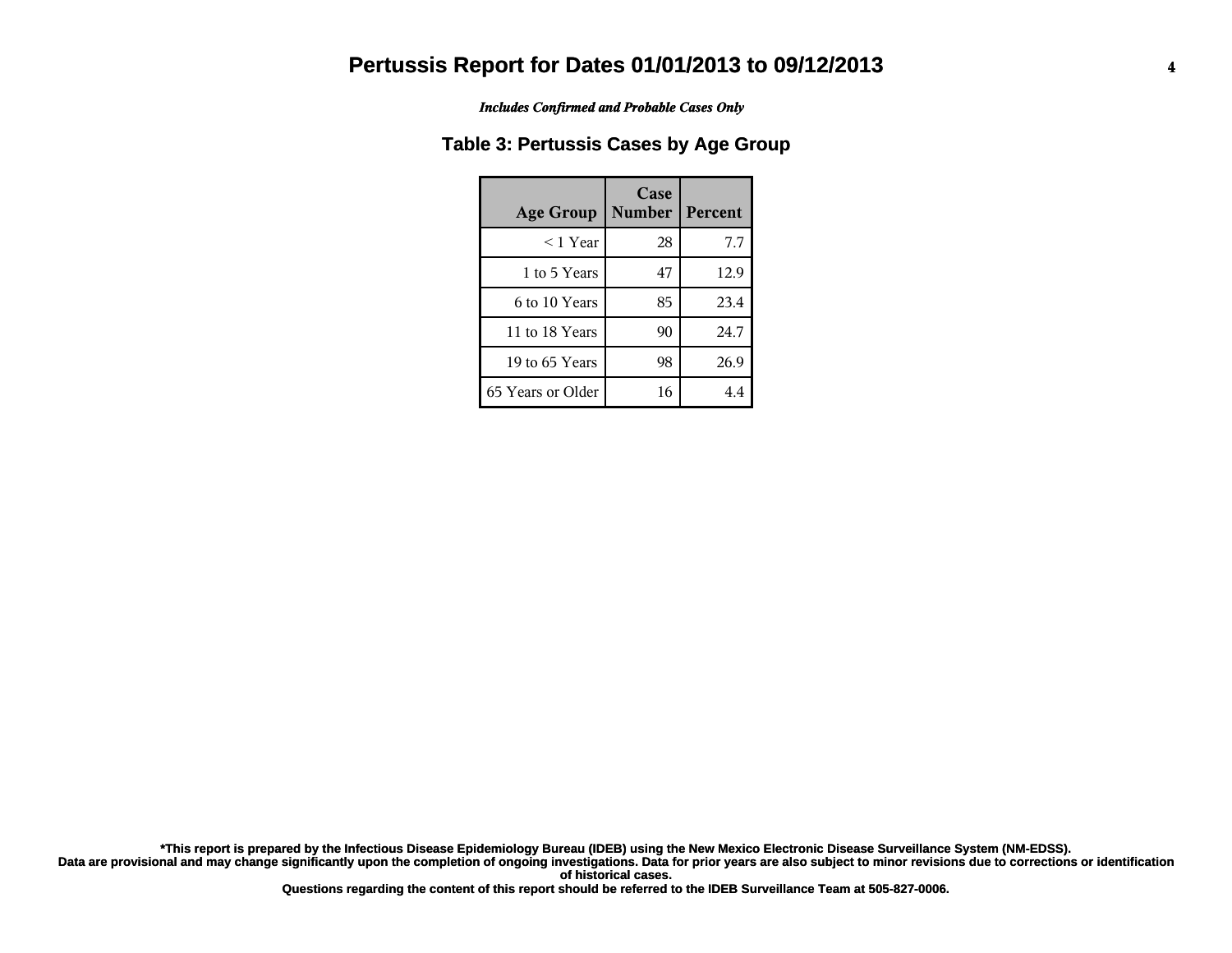*Includes Confirmed and Probable Cases Only*

#### **Table 4: Pertussis Cases by Race/Ethnicity**

| <b>Race/Ethnicity</b>             | Case<br><b>Number</b> | Percent |
|-----------------------------------|-----------------------|---------|
| American Indian or Alaska Nativel | 22                    | 6.0     |
| Black or African American         | 10                    | 2.7     |
| Hispanic                          | 188                   | 51.6    |
| White                             | 133                   | 36.5    |
| Multi-race                        | 4                     | 1.1     |
| Unknown/Missing                   |                       |         |

**Data are provisional and may change significantly upon the completion of ongoing investigations. Data for prior years are also subject to minor revisions due to corrections or identification of historical cases. \*This report is prepared by the Infectious Disease Epidemiology Bureau (IDEB) using the New Mexico Electronic Disease Surveillance System (NM-EDSS).**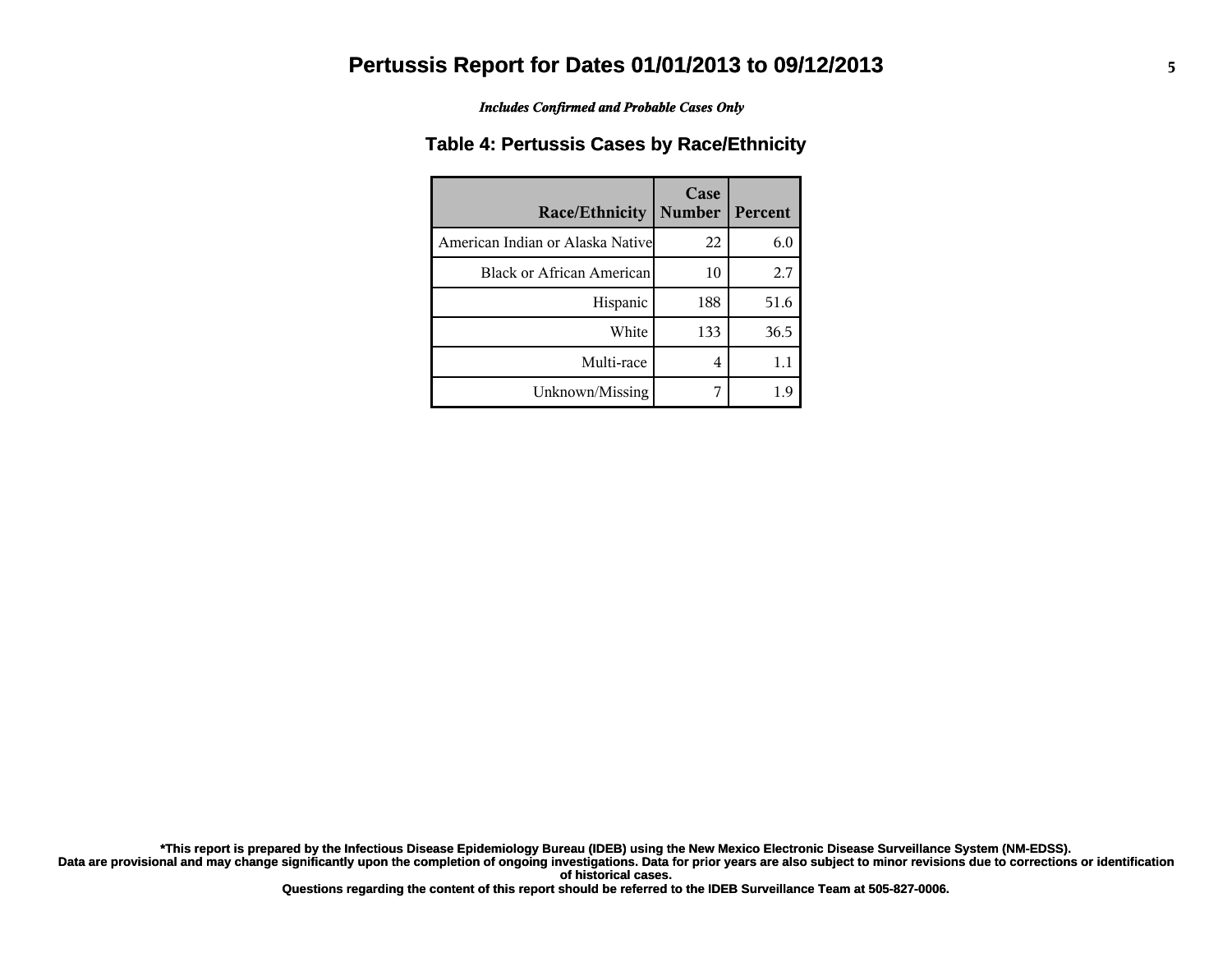*Includes Confirmed and Probable Cases Only*

#### **Table 5: Cases of Pertussis by Race/Ethnicity**

|                                  | <b>Ethnicity</b>         |                                        |                            |              |
|----------------------------------|--------------------------|----------------------------------------|----------------------------|--------------|
| Race                             | Hispanic<br>or<br>Latino | <b>Not</b><br>Hispanic<br>or<br>Latino | Unknown/<br><b>Missing</b> | <b>Total</b> |
| American Indian or Alaska Native | 3                        | 19                                     | $\Omega$                   | 22           |
|                                  | 0.82                     | 5.22                                   | 0.00                       | 6.04         |
| <b>Black or African American</b> | 4                        | 6                                      | $\Omega$                   | 10           |
|                                  | 1.10                     | 1.65                                   | 0.00                       | 2.75         |
| White                            | 150                      | 132                                    | 1                          | 283          |
|                                  | 41.21                    | 36.26                                  | 0.27                       | 77.75        |
| Multi-race                       | 3                        | 1                                      | $\Omega$                   | 4            |
|                                  | 0.82                     | 0.27                                   | 0.00                       | 1.10         |
| <b>Unknown/Missing</b>           | 39                       | 4                                      | $\mathfrak{D}$             | 45           |
|                                  | 10.71                    | 1.10                                   | 0.55                       | 12.36        |
| <b>Total</b>                     | 199                      | 162                                    | 3                          | 364          |
|                                  | 54.67                    | 44.51                                  | 0.82                       | 100.00       |

**\*This report is prepared by the Infectious Disease Epidemiology Bureau (IDEB) using the New Mexico Electronic Disease Surveillance System (NM-EDSS).**

**Data are provisional and may change significantly upon the completion of ongoing investigations. Data for prior years are also subject to minor revisions due to corrections or identification of historical cases.**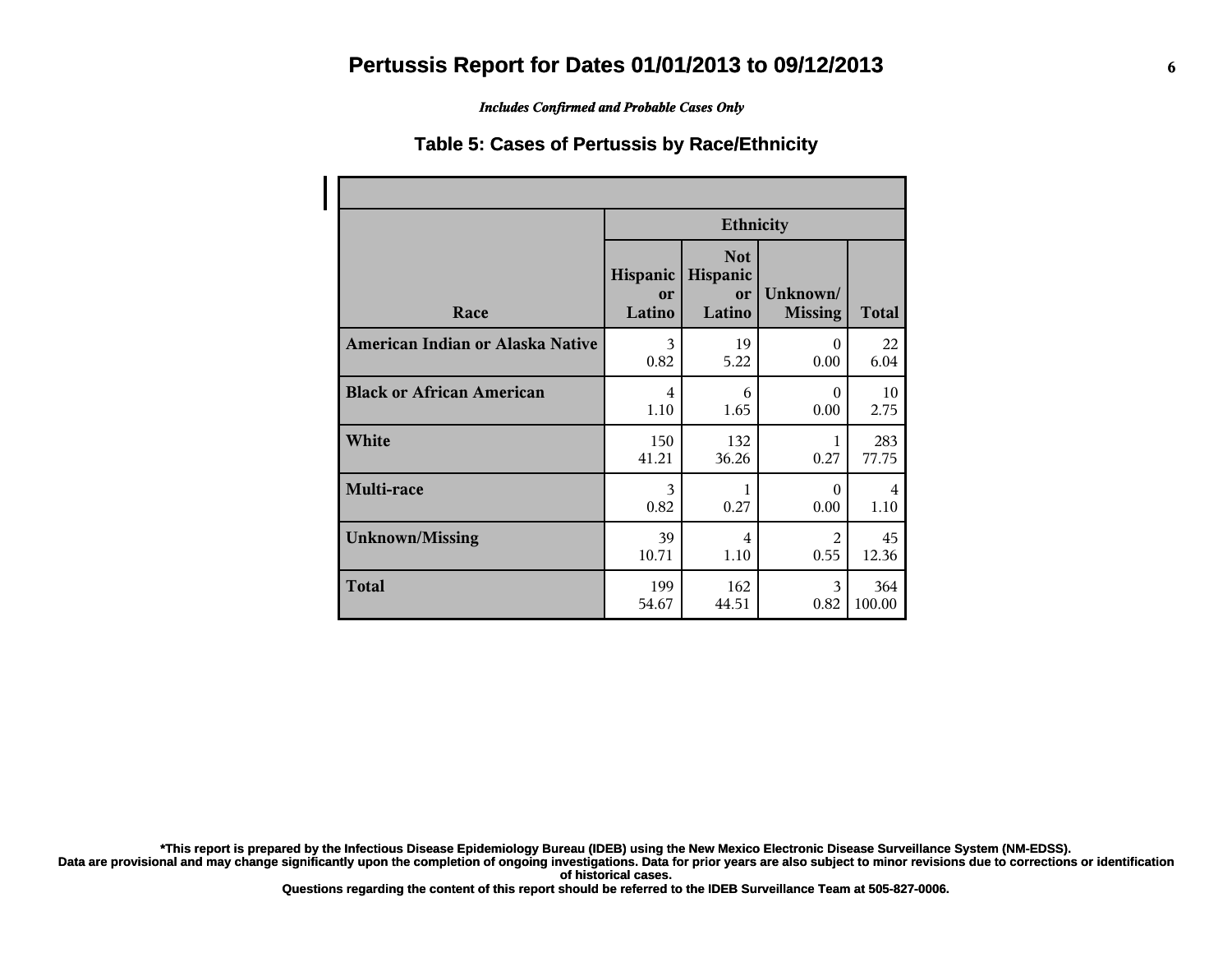*Includes Confirmed and Probable Cases Only*

#### **Table 6: Pertussis Cases by Sex**

| Gender  | Case<br><b>Number</b> | <b>Percent</b> |
|---------|-----------------------|----------------|
| Female  | 197                   | 54.1           |
| Male    | 166                   | 45.6           |
| Unknown |                       | 0.3            |

**Data are provisional and may change significantly upon the completion of ongoing investigations. Data for prior years are also subject to minor revisions due to corrections or identification of historical cases. \*This report is prepared by the Infectious Disease Epidemiology Bureau (IDEB) using the New Mexico Electronic Disease Surveillance System (NM-EDSS).**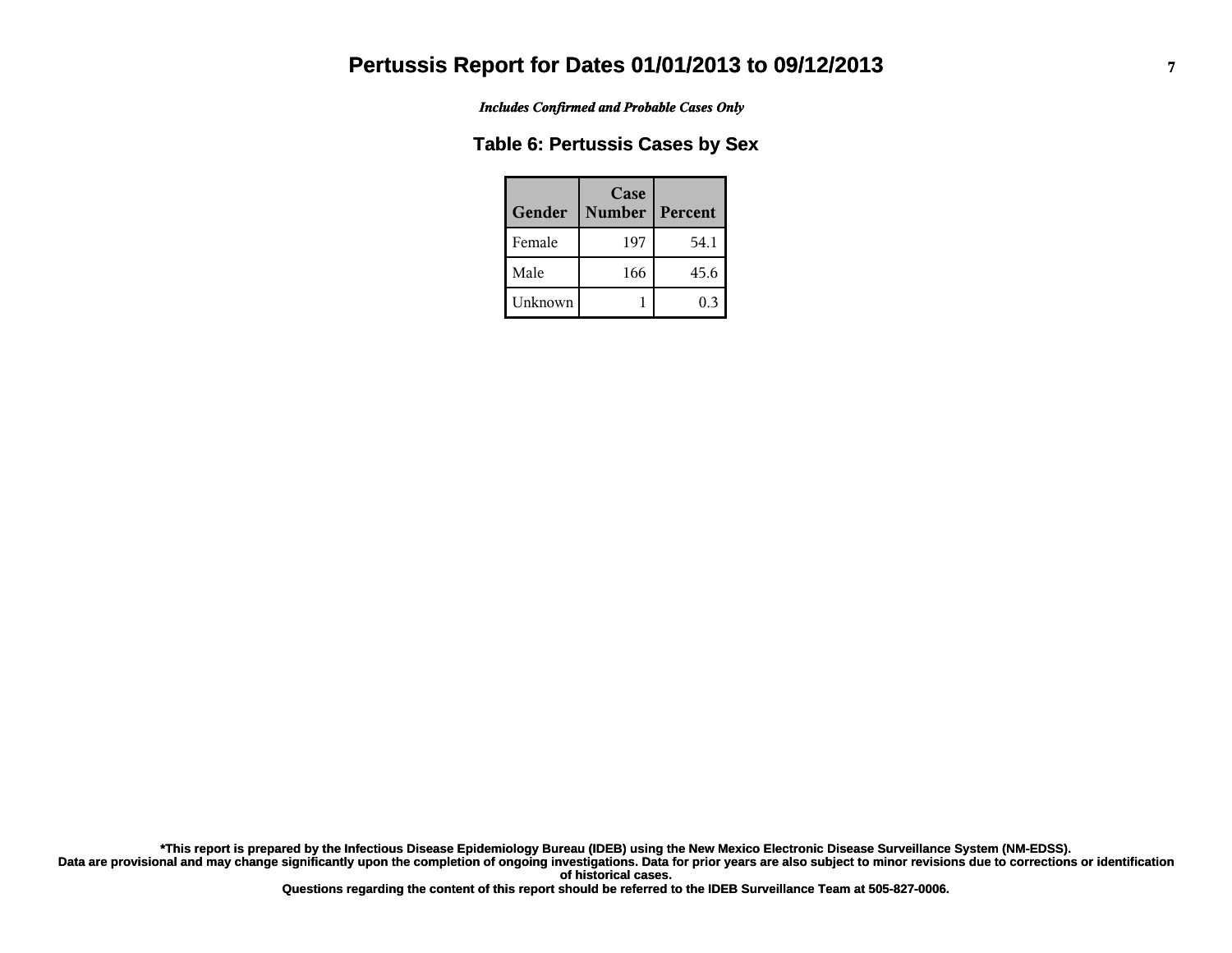#### *Includes Confirmed and Probable Cases Only*

#### **Table 7: Hospitalizations of Pertussis Cases**

| <b>Yes</b> |         | No    |         |
|------------|---------|-------|---------|
| Count      | Percent | Count | Percent |
| 16         | 4.4     | 346   | 95.6    |

**Data are provisional and may change significantly upon the completion of ongoing investigations. Data for prior years are also subject to minor revisions due to corrections or identification of historical cases. \*This report is prepared by the Infectious Disease Epidemiology Bureau (IDEB) using the New Mexico Electronic Disease Surveillance System (NM-EDSS).**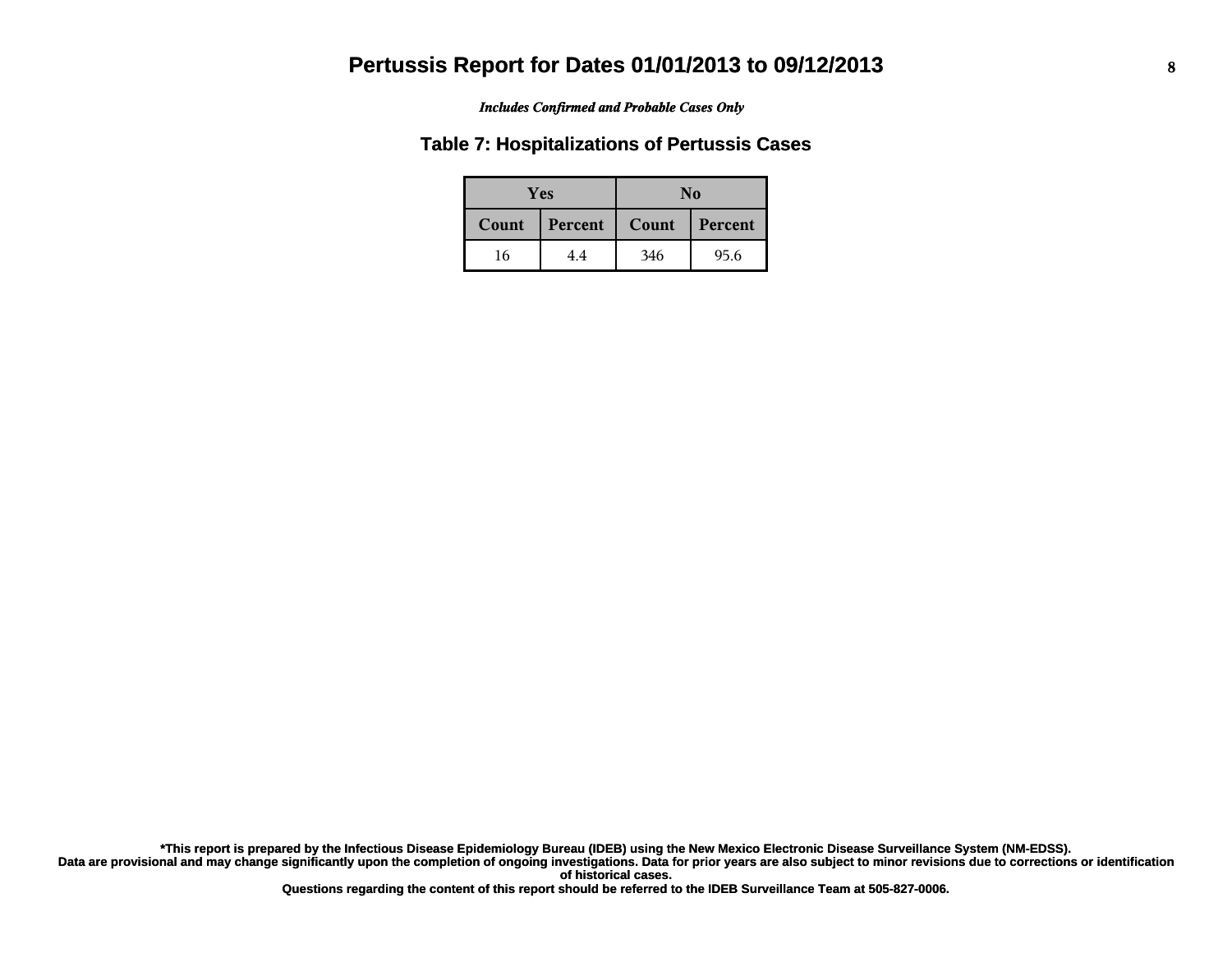*Includes Confirmed and Probable Cases Only*

|                          | <b>Hospitalized Cases</b> |                |                  |              |
|--------------------------|---------------------------|----------------|------------------|--------------|
| <b>Age Group</b>         | Yes                       | N <sub>o</sub> | <b>Unknown</b>   | <b>Total</b> |
| $< 1$ Year               | 11<br>39.29               | 17<br>60.71    | 0<br>0.00        | 28           |
| 1 to 5 Years             | $\theta$<br>0.00          | 47<br>100.00   | 0<br>0.00        | 47           |
| 6 to 10 Years            | 1<br>1.18                 | 84<br>98.82    | 0<br>0.00        | 85           |
| 11 to 18 Years           | 1<br>1.11                 | 87<br>96.67    | 2<br>2.22        | 90           |
| 19 to 65 Years           | 1<br>1.02                 | 97<br>98.98    | $\Omega$<br>0.00 | 98           |
| <b>65 Years or Older</b> | 2<br>12.50                | 14<br>87.50    | 0<br>0.00        | 16           |
| <b>Total</b>             | 16                        | 346            | 2                | 364          |

#### **Table 8: Cases of Pertussis by Hospitalization and Age Group**

**\*This report is prepared by the Infectious Disease Epidemiology Bureau (IDEB) using the New Mexico Electronic Disease Surveillance System (NM-EDSS).**

**Data are provisional and may change significantly upon the completion of ongoing investigations. Data for prior years are also subject to minor revisions due to corrections or identification of historical cases.**